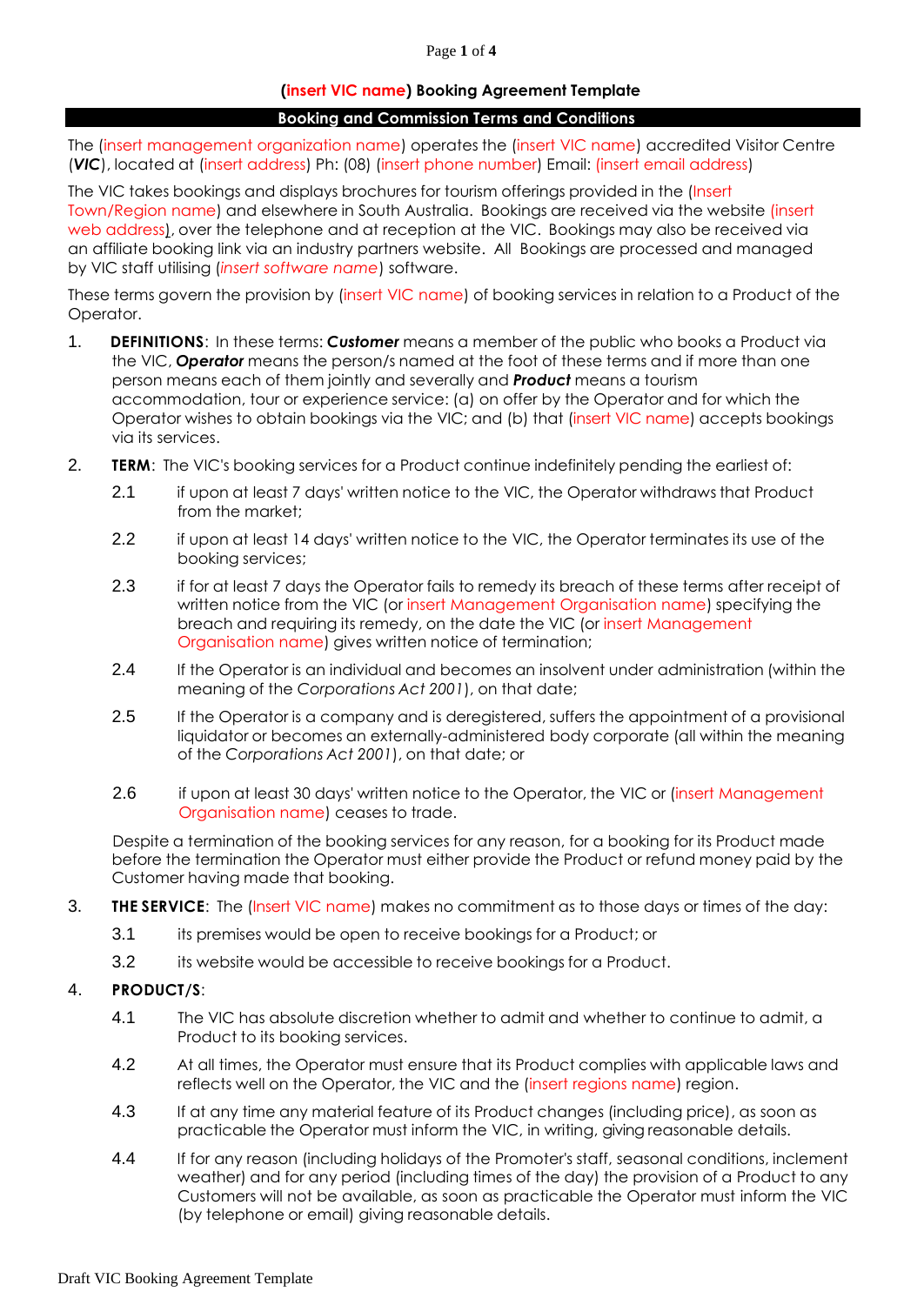### Page **2** of **4**

- 4.5 The VIC is not obliged to promote the Product however the VIC will display within its premises a reasonable quantity of brochures (subject to our Brochure Policy); Optional: or other point-of-sale materials provided by the Operator. The VIC has discretion as to the placement and prominence of such materials within its premises. If such materials run short, the VIC will endeavor to inform the Operator of that fact.
- 4.6 As soon as practicable (and in any event within 7 days), the Operator must respond to the Customer concerned and to the VIC any complaint or query about the Operator's Product.

# 5. **BOOKINGS**:

- 5.1 The Operator must ensure that the advertised price via the VIC's service is no greater than the lowest rate advertised elsewhere by the Operator for the Product.
- 5.2 The Operator must provide the Product with the pricing and other features as displayed on the booking system at the time of booking – with any errors, ambiguities or discrepancies resolved in favour of the Customer.
- 5.3 If a booking is made and the Operator is unable to provide the Product, the Operator must provide alternative product of a similar or better standard, at no additional cost to the Customer and provided that the alternative Product is acceptable to the Customer. In this case, the VIC is only liable to pay the Operator the price (less commission) as if the original booking had been completed by the Customer.

# 6. **PRODUCT INFORMATION and ACCESS TO BOOKING SYSTEM**:

- 6.1 The Operator is responsible to:
	- 6.1.1 upload onto the booking system its Product information, including but not limited to text, graphics, rates availability and cancellation policy; and
	- 6.1.2 ensure its Product information as uploaded onto the booking system is kept current.
- 6.2 The Operator warrants that the information is not misleading or deceptive and does not contain any material contrary to law.
- 6.3 The Operator must keep the VIC informed in writing of any circumstances (for example, renovation work, temporary closure) which a prospective Customer would reasonably want to be aware of before acquiring the Operator's Product.

# 7. **PAYMENTS TO THE OPERATOR**:

- 7.1 In the first instance, a Customer's payment for a Product booked via the booking service is paid to and credited to the VIC's account.
- 7.2 The VIC earns commission of ??% including GST on the payments received for Product/s via its booking service. The VIC will issue a tax invoice for such commission when making payment of the balance to the Operator.
- 7.3 Twice each month, the VIC will pay to the Operator the balance of payments received for the Operator's Product/s and redeemed since the last such payment to the Operator. Payments will be by electronic transfer to the bank account nominated on page 4, or as last nominated by the Operator.
- 7.4 The Operator is responsible for any GST it incurs in providing its Product.
- 7.5 If a Customer cancels or fails to redeem a booking, the VIC will deal with the money collected from a Customer in accordance with the Operator's cancellation policy and the VIC's cancellation fee as displayed on the booking system.
- 7.6 After the booking service for an Operator's Product terminates, the VIC will make any final payment owing in the next payment run.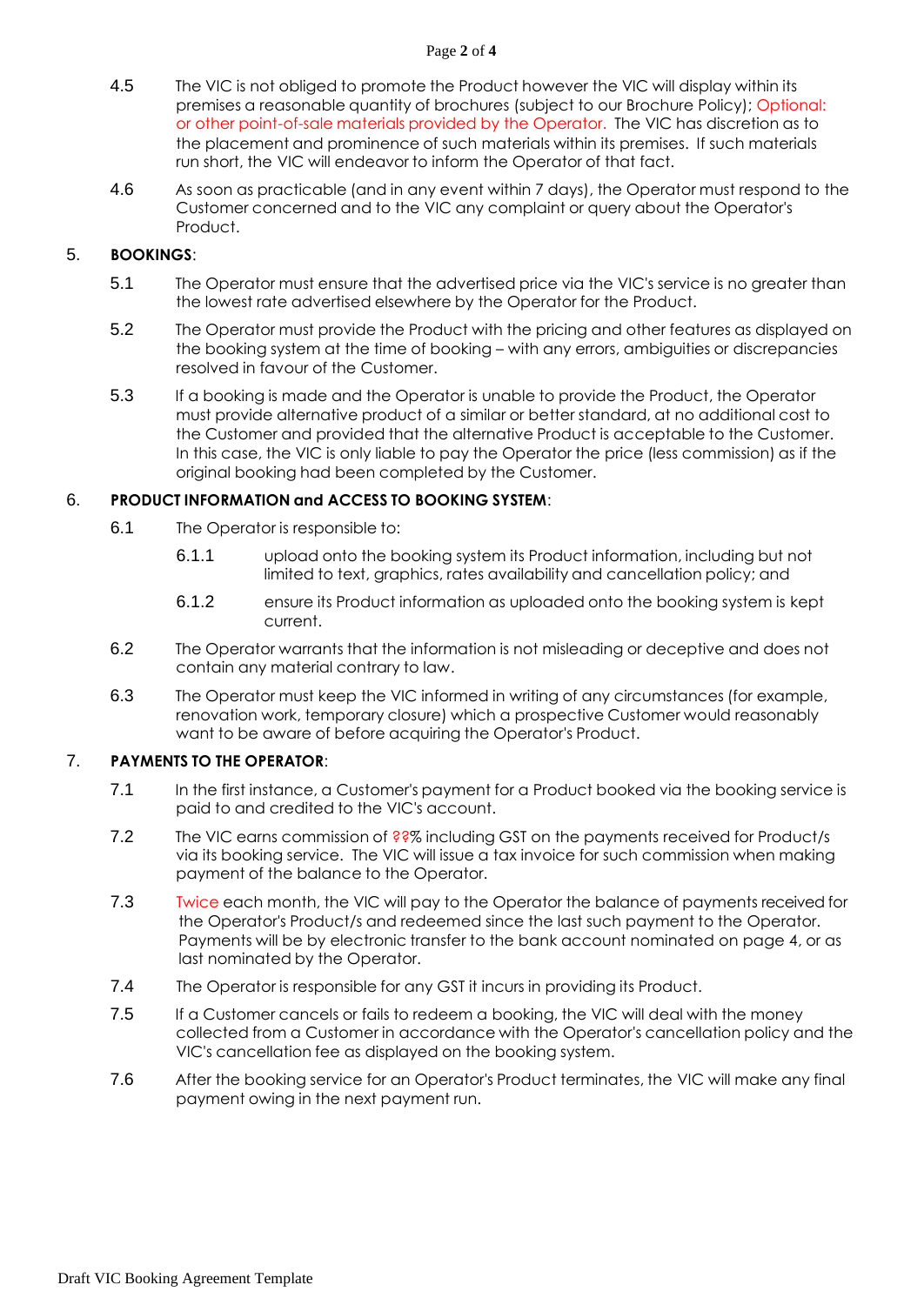- 8. **INSURANCES:** At all times its Product is the subject of VIC's booking services, the Operator must hold these stand-alone insurance policies:
	- 8.1 public liability (at least \$10 million cover) extending to all locations where the Product would be provided; and
	- 8.2 if provision of the Product would involve the provision of food / beverage to a Customer, product liability (at least \$5 million cover) extending to that food / beverage; and

At any time, if the VIC so requests, within 7 days the Operator must provide evidence of insurances this clause requires.

- 9. **INDEMNITY**: As a continuing obligation, the Operator indemnifies and holds harmless the VIC (or insert Management Organisation name) and its staff, jointly and also severally against claims by any person in respect of personal injury or death or loss of or damage to any property in connection with:
	- 9.1 promotional material supplied by the Operator; and / or
	- 9.2 the provision of, or failure to provide, a Product of the Operator to a Customer; and / or
	- 9.3 any breach by the Operator of these terms,

but the liability to indemnify a person must be reduced proportionally to the extent that the willful default or negligence of that person contributed to the injury, death, loss or damage.

10. **PRIVACY**: The VIC must comply with (insert Management Organisation name) Privacy *Policy* in relation to the personal information of a Customer obtained in the performance of these terms or in the provision of its respective services or Product.

The Operator may have obligations under the *Australian Privacy Principles* (APPs) set out in the *Privacy Act 1988* in relation to personal information of a Customer obtained in the performance of these terms or in the provision of its respective services or Product. However, where the Operator does not have such obligations under the APP, they must not:

- disclose the Customer's personal information to a third party or
- contact the Customer with information about the Operator's services or products

except with the Customer's permission in writing or where the Customer would reasonably expect the Operator to do so.

11. **ASSIGNMENT**: Except with the VIC's prior written consent, the Operator may not assign its rights or obligations under these terms. If the Operator proposes to sell its business to a third party, before completion of the sale the Operator must notify the VIC giving reasonable details. The VIC may then elect to either remove the Operator's Product/s from the booking service, allow an assignment to the new business owner, or require the new business owner to make a fresh agreement with the VIC for the Products transferred.

# 12. **DISPUTE RESOLUTION**:

- 12.1 If any dispute in relation to these terms arises between the parties, the parties must first attempt to resolve the matter within 14 days of the matter arising.
- 12.2 If the parties are unable to resolve the matter in accordance with clause 12.1, the matter will be dealt with under (insert Management Organisation name) Complaints *Handling Policy.* If the matter cannot be resolved at that level, then it may be escalated for resolution in accordance with (insert Management Organisation name) Internal *Review of Decisions Policy*.